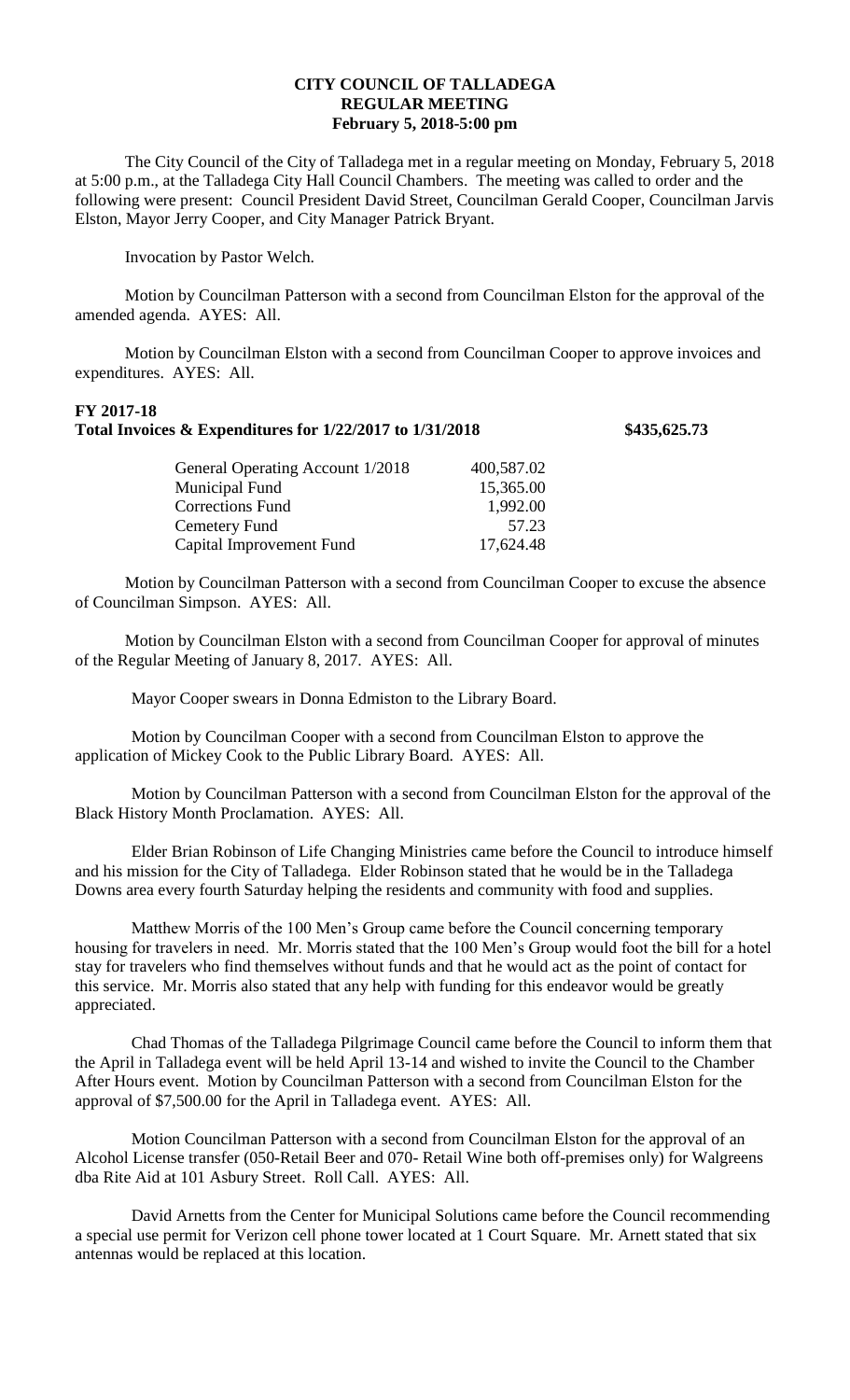**Resolutions #4376-4379** approving property liens for junk car abatement

**Resolution #4380** approving a special use permit for Verizon to modify an existing telecommunication facility located at 1 Court Square.

**Resolution #4381** approving a contract with Davis Builders for upgrades to the Ben E. Bruner Sports Complex for a cost of \$24,960.00.

**Resolution #4382** approving a contract with Neel-Schaffer Engineering for design and CEI services of paving specifications for Horne Drive (Top Trails Entrance Road) for an amount not to exceed \$32,850.00.

Motion by Councilman Patterson with a second from Councilman Elston for the approval of Resolution #4376-4382. Roll Call. AYES: All.

**Resolution #4383** approving a contract with Government and Economic Development Institute (GEDI) with Auburn University for creation of the Employee Performance Appraisal System at a cost of \$6,890.70.

Motion by Councilman Patterson with a second from Council President Street for approval of Resolution #4383. Roll Call. AYES: Councilman Patterson, Councilman Elston, and Council President Street ABSTAIN: Councilman Cooper

Motion by Councilman Elston with a second from Councilman Patterson to approve the invoices and expenditures for the Water Department. AYES: All.

## **FY 2017-18**

| Water Department Expenditures for 1/24/18 to 2/1/18 |            | \$536,197.07 |
|-----------------------------------------------------|------------|--------------|
| Operations & Maintenance                            | 159,846.05 |              |
| Revenue                                             | 330,815.07 |              |
| Capital Improvements                                | 45,535.95  |              |

**Resolution #4384** approving a contract with InSite Engineering for design services for installation of a system wide Supervisory Control and Data Acquisition (SCADA) system for an amount not to exceed \$177,500.00.

Motion by Councilman Patterson with a second from Councilman Elston for the approval of Resolution #4384. Roll Call. AYES: Council President Street, Councilman Patterson, and Councilman Elston. ABSTAIN: Councilman Cooper

There was much discussion concerning the City Manager Performance Evaluation. It was stated that the agreed upon deadline for the completion of the form used should be April 30.

City Manager Bryant commented that the City of Talladega has been recognized as a Tree City for the past decade and will continue the tradition by having tree plantings at the Bemiston Recreation Center on February 23 at 10:00am. There is also another tree planting for the Good Roots program hosted by Alabama Power. He also stated that there will be plant maintenance and aesthetic work done to Oak Hill Cemetery. He also mentioned that the Talladega Mardi Gras and parade will be this Saturday.

Councilman Patterson wished to thank the 100 Men's Group for their investment and kindness and wished to thank the Council President for his leadership.

Councilman Elston also wished to thank the 100 Men's Group and welcomed Councilman Patterson back.

Council President Street also wished to welcome Councilman Patterson back and informed everyone of the loss of a longtime resident and leader, Hubert Hubbard and wished to send condolences to Mr. Hubert's family. Motion by Councilman Patterson with a second from Councilman Cooper to plant a tree in the City in honor of Mr. Hubert Hubbard. AYES: All.

Motion from Councilman Patterson to adjourn the meeting.

Minutes Recorded by: Joanna Medlen